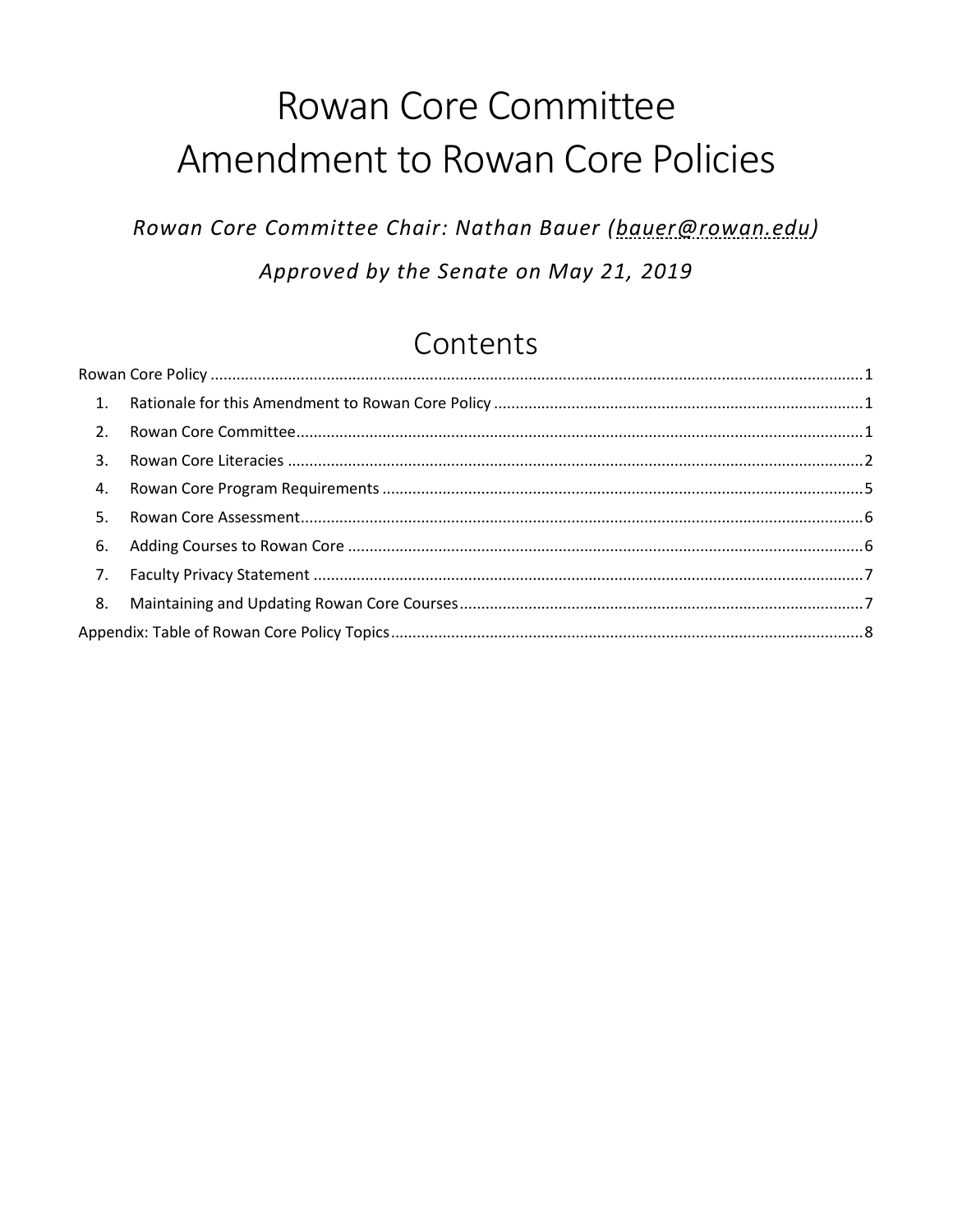## *Amendment to Rowan Core Policy (Spring 2019)* Rowan Core Policy

### <span id="page-1-1"></span><span id="page-1-0"></span>*1. Rationale for this Amendment to Rowan Core Policy*

The original Rowan Core policy was approved by the Senate in October 2015, and it has provided a successful framework for implementation of our new general education model. Inevitably, however, decisions had to be made during the implementation process that were not fully specified in the original proposal. At times, the practical realities of implementation on a tight deadline forced us to make changes to the original policies. The present proposal is a full restatement of Rowan Core policy that reflects these additions and changes. It is followed by an alphabetical table of topics, in the first appendix. The full original proposal is included as a second appendix. Clickable cross-references between revised and original policies are included in marginal comments. For significant changes, the relevant original policy is also included as comments next to the revised version.)

### <span id="page-1-2"></span>*2. Rowan Core Committee*

The Rowan Core Committee is a standing committee reporting to the Senate. The chair should be a Senator.

### <span id="page-1-4"></span>COMMITTEE MEMBERSHIP

The committee will consist of 17 members (not including the chair), as follows:

- One faculty from each College and each of the Schools of Earth and Environment and Health Professions (11 members);
- Two additional faculty from any college or school (2 members);
- Two Professional Staff Advisors (2 members).
- Librarian (1 member).
- AFT Representative (1 member).

Notes on committee membership:

- Since the committee reviews confidential documents that include actual student exam questions and assignments, the committee does not include student SGA representatives.
- In 2017-18 and 2018-19, the Committee included two members from most colleges in order to deal with the large influx of new Rowan Core courses. Going forward, the membership structure outlined above will suffice. (This change has already been approved by the Senate.)

### <span id="page-1-5"></span>COMMITTEE RESPONSIBILITIES

The Rowan Core Committee has the following responsibilities:

- Reviewing proposals to add a Rowan Core literacy to an existing course—or to modify the literacy of an existing Rowan Core course.
- Coordinating with the Curriculum Committee to review proposals for new Rowan Core courses. (The Rowan Core Committee is responsible for reviewing the proposal to add a Rowan Core literacy; all other aspects of the course are reviewed by the Curriculum Committee.)
- Revoking courses from Rowan Core if departments fail to do the approved student assessment.
- Developing and approving changes to Rowan Core policy. Significant changes will need full Senate approval.
- Reviewing alignments of non-Rowan Core courses with Rowan Core literacy outcomes.
- Revising existing Rowan Core learning outcomes (or add new ones) as needed.

### <span id="page-1-3"></span>ROWAN CORE CHAIR

The original proposal called for the establishment of a Rowan Core Director, starting Spring 2016. This did not happen. In the absence of a Director, the Chair of the Rowan Core Committee will perform the duties of a Core Director: managing the operation of Rowan Core (in close coordination with the Director of Assessment); running the course proposal and review process; providing support for departments developing course proposals; and coordinating with Administrative units as needed when problems arise.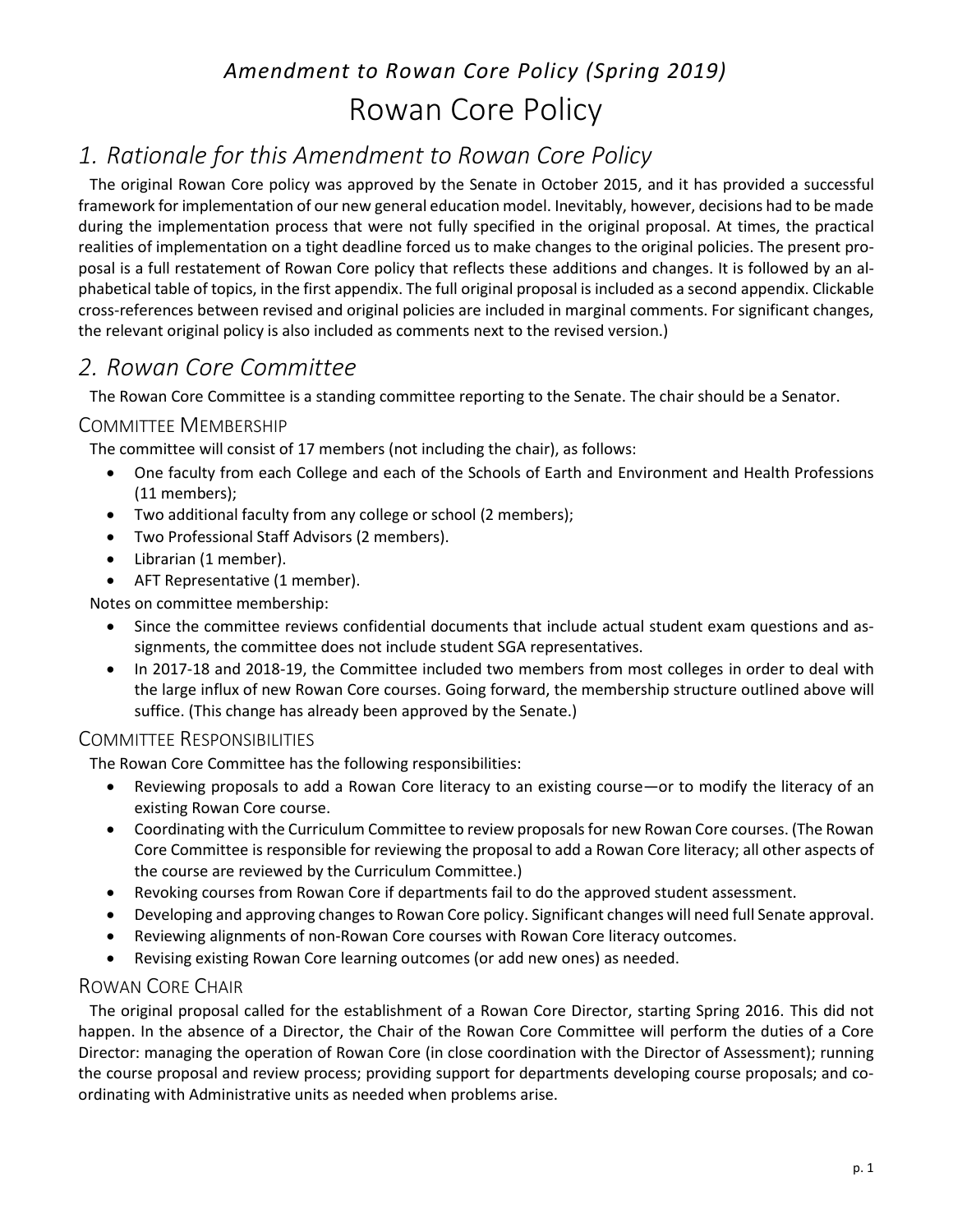### <span id="page-2-0"></span>*3. Rowan Core Literacies*

Rowan Core replaces the old general education requirements at Rowan University. Rowan Core courses are organized into the following six literacies, with each course belonging to a single literacy. (Note: the original document also specified Learning Goals for each Literacy. These Goals did not end up being used in course proposals and assessment, and so have been removed from the Rowan Core model.) The outcomes listed below are identical to the original versions, apart from correcting minor typos and errors.

#### <span id="page-2-1"></span>ARTISTIC LITERACY

Artistic literacy is the knowledge and understanding of the centrality of the arts and aesthetics to human existence. Art reflects, and artists respond to and interact with, their communities. Artistic literacy requires learning about and engaging in the creative and performing arts. Visual, verbal, physical and auditory expression will be informed by a study of historical and cultural contexts. Active experimental engagement, including critical analysis and evaluation, will foster an aesthetic sensibility, which includes cognitive and emotional responses. *Artistic Literacy Learning Outcomes:*

- 1. Students can use vocabulary related to and names of practitioners of various styles, genres, and traditions.
- 2. Students can describe historical foundations, ideological dimensions and cultural practices.
- 3. Students can discuss professional and academic standards in the arts.
- 4. Students can explain the relationship of the arts to self and society (e.g., the interdependent relationship of artists and audiences; how art, ranging from popular to high art, is both a driver and product of culture).
- 5. Students can demonstrate how the body, voice and mind can be used to express the creative process.
- 6. Students can describe the role of critical theory in the arts.
- 7. Students can experience firsthand and reflect on works of art and artistic performances in several different genres.
- 8. Students can critique (i.e., describe, analyze, interpret, judge) various forms of expression that are rooted in diverse cultures, values systems, or historical contexts.
- 9. Students can apply and practice foundation creative techniques, such as visual, verbal, physical and auditory expression, through the creation of an original product or performance.

#### <span id="page-2-2"></span>COMMUNICATIVE LITERACY

Communicative literacy is the capacity to analyze, reflect on, and respond to diverse communication situations. This includes understanding the ways in which audience, context, and purpose shape acts of communication. Communicative literacy is demonstrated through fluency in various modes of communication and effective adaptation, invention, and choice of strategies for communication. Engagement in a range of communicative acts and experiences will cultivate critical awareness and ethical responsibility.

#### *Communicative Literacy Learning Outcomes:*

- 1. Students can compose texts that successfully respond to a variety of rhetorical situations and needs.
- 2. Students can investigate, discover, evaluate and incorporate information and ideas to create rhetorically adept messages.
- 3. Students can create messages in a variety of formats, modes, and genres, including visual and digital modes.
- 4. Students can articulate their rhetorical choices/strategies in response to the needs and expectations of audience, context, and purpose.
- 5. Students can identify and evaluate various format, modes, and genres of communication within their social context.
- 6. Students can identify, analyze, and evaluate the rhetorical strategies of complex texts.
- 7. Students can produce and analyze complex texts (written, oral and nonverbal) for a variety of purposes and demonstrate their understanding of rhetorical strategies, genres, and discourse community expectations, and well as the effect of evolving digital technologies on communication.
- 8. Students can investigate, discover, evaluate and incorporate information and ideas to create authentic messages.
- 9. Students can explain how different forms of communication are culturally constructed, meditated, and moderated and how their value and effects are situated in the global, the political, the social, the civic, and the personal.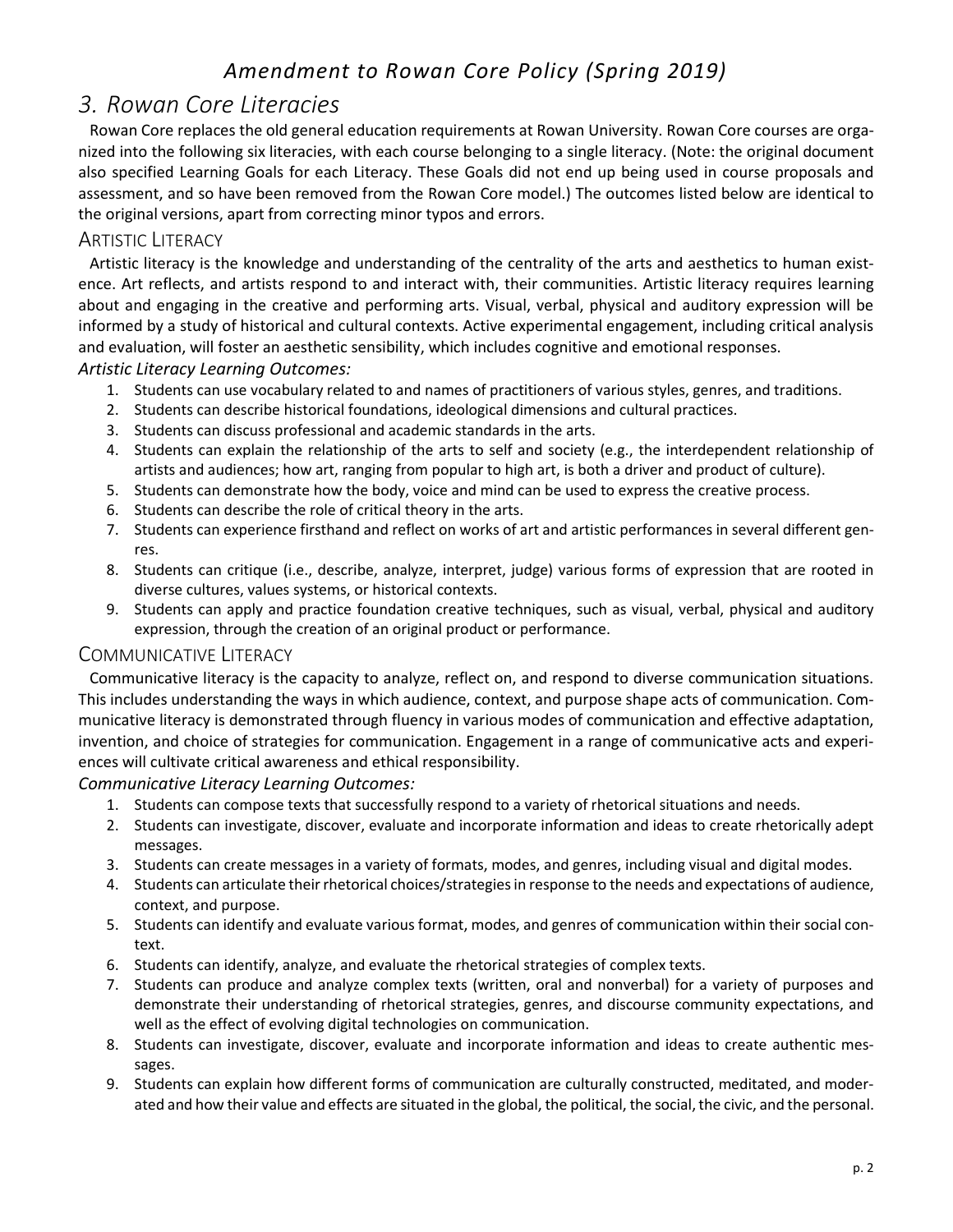### <span id="page-3-0"></span>GLOBAL LITERACY

Global literacy is the ability to understand the complexities of one's own society as well as the global community. This requires knowledge of the diversity of world cultures and recognition of the interdependence of the contemporary world. The extensive globalization of the world's economies and societies reveals the limits of human and natural resources in a global context. Knowledge of the reciprocal nature of local and global conditions will produce an international perspective. Engagement will occur through the traditional curriculum as well as high impact, experiential learning, such as Study Abroad, internships, service, and other methods of active community engagement.

#### *Global Literacy Learning Outcomes:*

- 1. Students can demonstrate civic engagement by active participation and reflection.
- 2. Students can express their knowledge and understanding of another culture.
- 3. Students can describe connections between local and global communities.
- 4. Students can communicate their understanding of sustainability in social, cultural, ecological and/or economic milieus, both locally and globally.
- 5. Students can express connections between the self and community.
- 6. Students can explain the costs and benefits of globalization.
- 7. Students can reflect critically on their own cultural experiences, cross-cultural interactions, and the diverse cultural experiences of others.
- 8. Students can use comparative thinking to understand local/global connections in contemporary society on a range of cultural, political, economic and environmental issues.
- 9. Students can describe and appraise their civic engagement as active members and builders of multiple communities.

#### <span id="page-3-1"></span>HUMANISTIC LITERACY

Humanistic literacy is the ability to understand how human experience is shaped by economic, political, literacy, socio-cultural, historical and other contexts. Humanistic literacy includes critical awareness of how dominant paradigms are created and shape human thinking and feeling. It also encompasses the ability to empathize with other times, places, cultures, and mindsets and to grasp the complexity of change and perspective. Active engagement involves the study ad interpretation of significant texts and artifacts to develop awareness and to use this awareness to make decisions and to initiate and react to change.

#### *Humanistic Literacy Learning Outcomes:*

- 1. Students can identify and describe major developments in human history and thought.
- 2. Students can identify major commonalities and differences in human societies.
- 3. Students can analyze and explain the factors, events, and developments that led to the contemporary world.
- 4. Students can locate and explain how basic concepts and/or paradigms of different disciplines can provide context for diverse interpretations of a present or past event.
- 5. Students can incorporate intellectual and social dimensions of human experience into an analysis of local and global contexts.
- 6. Students can explain the impact of geographic, ecological, political, economic, and socio-cultural contexts on human experience and activity.
- 7. Students can analyze the context and significance of a particular intellectual moment (e.g., prepares a debate or position paper).
- 8. Students can interpret texts and/or artifacts through multiple perspectives.
- 9. Students can evaluate claims, assess evidence, and exercise ethical standards to build a coherent argument on an event or topic.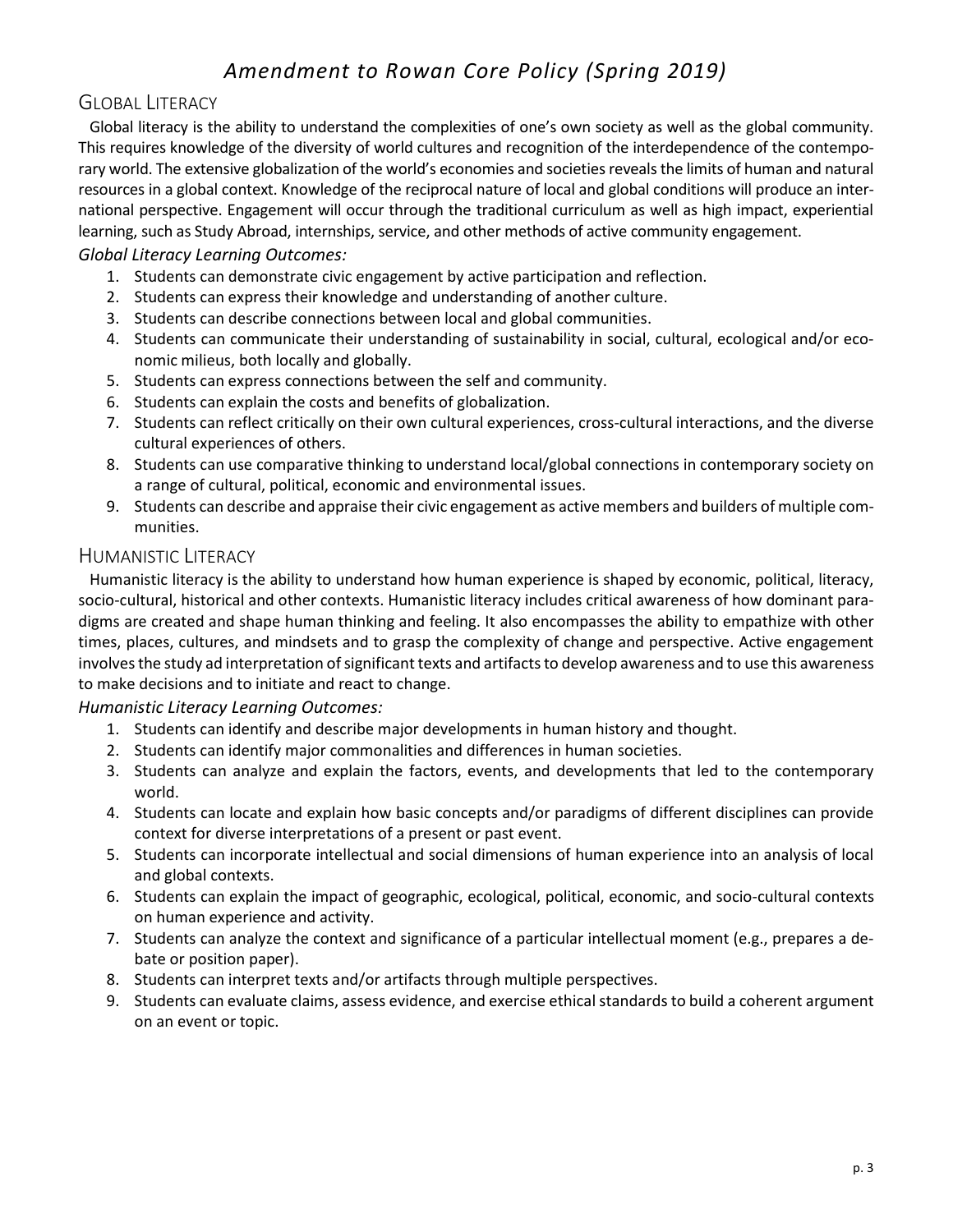### <span id="page-4-0"></span>QUANTITATIVE LITERACY

Quantitative literacy is the ability to reason logically and to communicate mathematical ideas verbally, symbolically, and graphically. It means knowing fundamental concepts and techniques of mathematical principles and processes in order to see mathematical functions as quantitative relationships, to understand the concept of probability, and to estimate or approximate answers to questions. This knowledge provides a foundation for understanding how to construct logical arguments and how to make use of mathematical thinking. Quantitative literacy encourages appreciation of mathematics as a practical tool as well as a philosophical and humanistic endeavor which helps to understand the world. Engagement in quantitative literacy includes analysis of the use of mathematics and the application of mathematical thinking and modeling to real-world problems.

#### *Quantitative Literacy Learning Outcomes:*

- 1. Students can define basic statistical and regression vocabulary and also qualitatively describe the meanings relative to a set of given data (e.g. mean vs. median, what does the standard deviation represent; correlation coefficients, and model parameters/coefficients).
- 2. Students can outline a logical solution to complex real-world problems through simplification to a mathematical model.
- 3. Students can describe the differences between continuous (e.g. measurable) and discrete (e.g. countable) quantities and how this affects how they can be analyzed.
- 4. Students can perform basic statistical and regression analyses on data and also qualitatively describe the meaning of the results (e.g. how they change as new data are added, limits of regression models and how they can infer correlation and/or causality).
- 5. Students can solve complex real-world problems through simplification to a mathematical model and then discuss how that model is affected by adding back in ignored complexities.
- 6. Students can perform basic analyses on both discrete and continuous data.
- 7. Students can communicate mathematical ideas in symbolic, graphic, oral and written forms.
- 8. Students can evaluate the appropriateness and limitations of deterministic and probabilistic models to make informed decisions in real world situations.
- 9. Students can apply algorithmic thinking to solve quantitative, real world problems.

#### <span id="page-4-1"></span>SCIENTIFIC LITERACY

Scientific literacy is the understanding that science is systematic, evidence-based process of observation, modeling, and testing, to formulate and refine theories which not only explain but predict. Scientific literacy encompasses an appreciation of the role of science in society, technology, engineering, and mathematics. It includes recognition of the scientific knowledge, skills and values that promote informed evaluation of the validity of claims and proposed solutions to current problems. Scientific literacy does not necessarily involve the production of new science but rather it enables one to informed decisions and cooperative engagement in the protection and improvement of the world through scientific processes.

#### *Scientific Literacy Learning Outcomes:*

- 1. Students can demonstrate the ability to conduct scientific measurement and to discuss its limitation due to scientific error/uncertainty.
- 2. Students can conduct directed experiments including set-up, data collection, data analysis, and interpret results to either "discover" or verify scientific theory.
- 3. Students can demonstrate knowledge of core ideas and vocabulary of science and the scientific method in written and/or oral work.
- 4. Students can describe how to design an experiment to test competing hypotheses by manipulating and controlling variables.
- 5. Students can identify and explain a modern example of public policy drawing on scientific evidence.
- 6. Students can discuss the utility and limitations of scientific models.
- 7. Students can conduct, critique and design scientific studies following the standard scientific method.
- 8. Students can compose and critique scientific arguments as presented in both popular media and scientific literature as well as compose their own.
- 9. Students can apply scientific data to solve a real-world problem.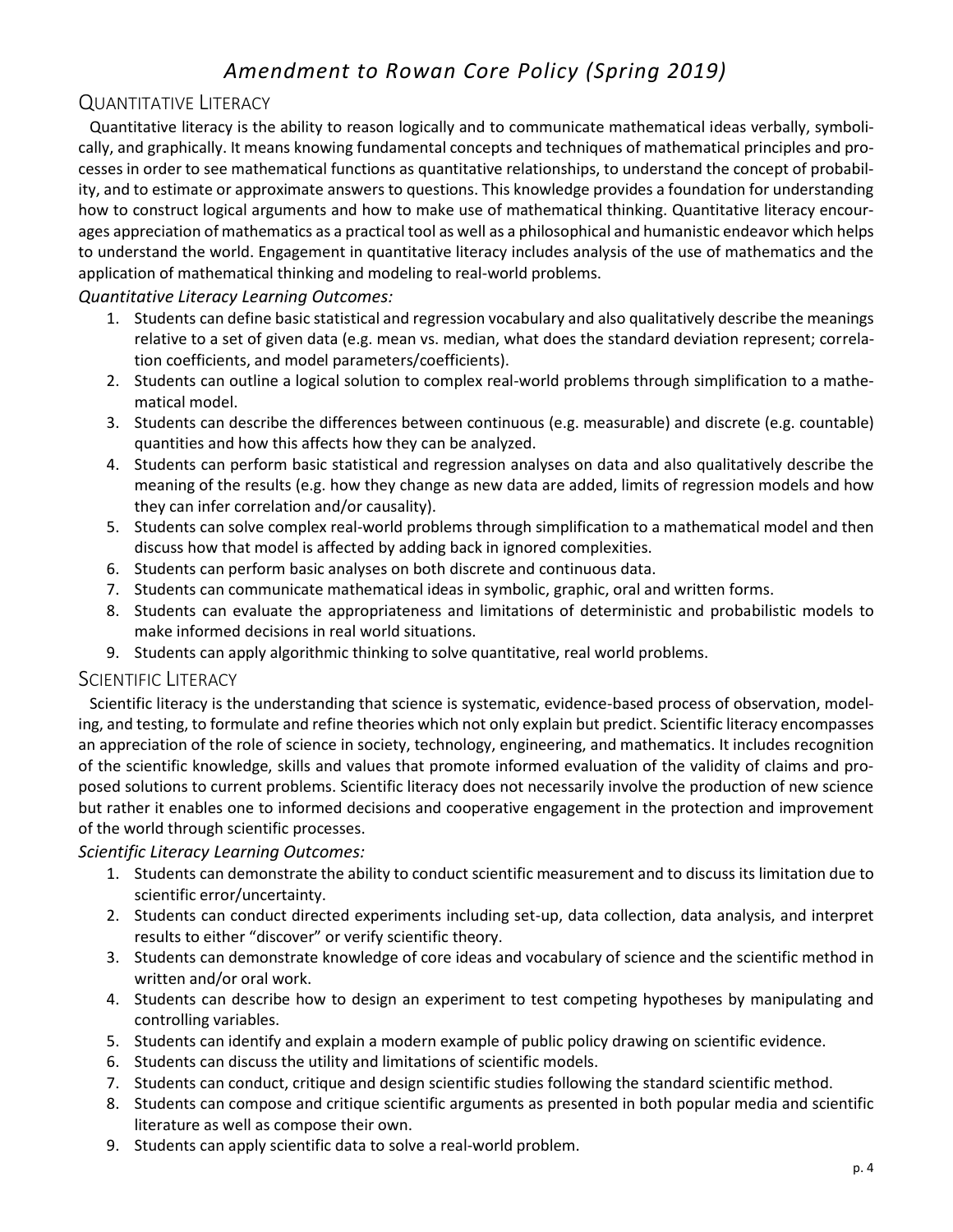### <span id="page-5-0"></span>*4. Rowan Core Program Requirements*

All undergraduate major programs will require students to complete course requirements in all six Rowan Core Literacies, for a total of 24 sh, as follows:

- *Artistic Literacy*: any Artistic Literacy-designated course (3 sh)
- *Communicative Literacy*: all of the following courses:
	- o COMP 01111 College Composition I (or equivalent) (3 sh)
	- o COMP 01112 College Composition II (or equivalent) (3 sh)
	- $\circ$  CMS 04205 Public Speaking (or equivalent) (3 sh)
- *Global Literacy*: any Global Literacy-designated course (3 sh)
- *Humanistic Literacy*: any Humanistic Literacy-designated course (3 sh)
- *Quantitative Literacy*: any Quantitative Literacy-designated course (3 sh)
- *Scientific Literacy*: any Scientific Literacy-designated course (3 sh)

### FUTURE CHANGES TO ROWAN CORE LEARNING OUTCOMES

Some departments have requested changes or additions to the existing Learning Outcomes for certain Literacies. The Rowan Core Committee will consider this issue at a later date.

### <span id="page-5-3"></span>NON-PROGRAM COURSE REQUIREMENTS

All undergraduate programs require students to complete a category of Non-Program course requirements. In the previous proposal, the credit requirements for this category varied by program type. During the implementation phase, we switched to the following simplified system:

- All programs must include a minimum of 18 sh of Non-Program courses.
- Non-Program courses can include all University courses except those offered by the major department.

### <span id="page-5-5"></span>STATUS OF ROWAN EXPERIENCE REQUIREMENTS

Some Rowan Experience requirements are affected by Rowan Core:

- *Public Speaking*: now part of the Communicative Literacy requirements
- *Artistic and Creative Experience (ACE)*: replaced by the Artistic Literacy requirement
- *Multicultural / Global (M/G)*: replaced by the Global Literacy requirement
- *In-Class Laboratory (LAB)*: removed as a University-wide requirement (individual programs still have the option of including a LAB requirement)
- *Rowan Seminar (RS)*: retained as a University-wide requirement
- *Writing Intensive (WI)*: retained as a University-wide requirement
- <span id="page-5-6"></span>*Broad-Based Literature (LIT)*: retained as a University-wide requirement

Note: the original proposal recommended that a separately-charged committee develop a proposal to address whether WI and LIT should remain University-wide requirements. In Fall 2018, a task force was convened to consider this question, led by the Chair of the Rowan Core Committee. We will continue to explore this issue.

### <span id="page-5-2"></span>USING MAJOR OR NON-PROGRAM COURSES TO SATISFY ROWAN CORE REQUIREMENTS

Rowan Core requirements can now be satisfied by courses from the major subject area. One course could potentially satisfy a Rowan Core requirement, a Rowan Experience requirement and a Major or Non-Program requirement.

### <span id="page-5-1"></span>COURSE EQUIVALENTS

Courses from outside Rowan University that are recognized as equivalent to a Rowan Core course can be used to satisfy a Rowan Core requirement.

### <span id="page-5-4"></span>RETROACTIVE CREDIT

If a course is added to Rowan Core after a student has taken it, the course will retroactively count as satisfying that student's Rowan Core Literacy requirement.

### <span id="page-5-7"></span>SUBSTITUTIONS AND WAIVERS

Consistent with our commitment to general education as an institutional curriculum shared by all of our graduates, the Rowan Core requirements apply to all programs. Departments therefore cannot substitute non-equivalent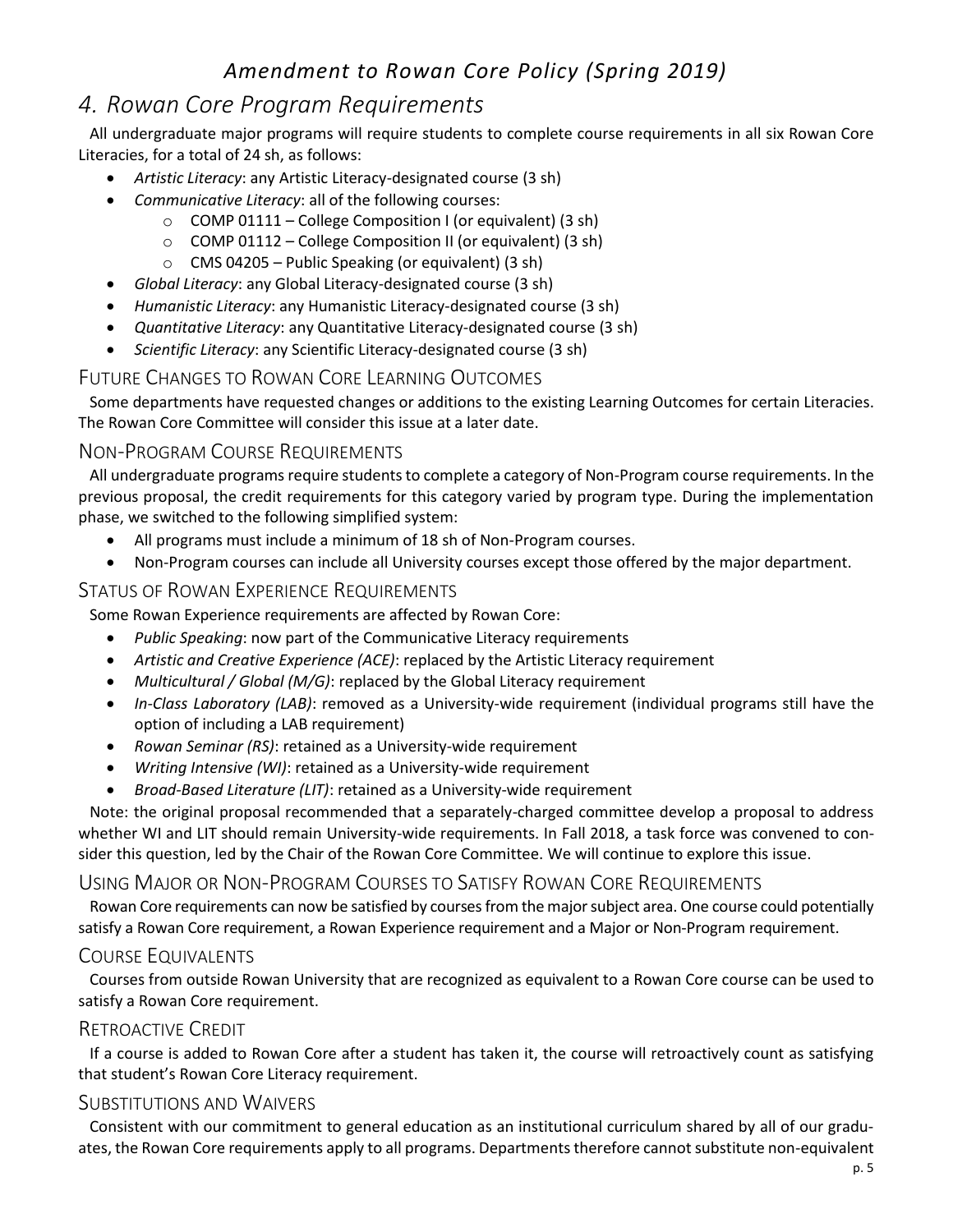courses in a general way or remove the requirement for fulfilling a literacy from their program. On a case-by-case basis, however, departments may authorize substitutions for individual students when warranted by extenuating circumstances, based on their existing waiver power.

On a case-by-case basis, departments and/or advisors may also authorize switching students from the previous general education model to Rowan Core, when it is determined in consultation with the student that the change will advance the student's progress to degree.

#### <span id="page-6-3"></span>STANDARDIZED PROGRAM GUIDES

In Spring 2018, all existing undergraduate program guides were updated to the new Rowan Core model. As part of this process, a standardized template was developed. In the future, all program guides are expected to follow this template, and submissions of program proposals to the Curriculum Committee should include guides following this template. Because existing students will still be on the previous general education model, each program will need to maintain both versions of their program guides for the time being.

#### <span id="page-6-4"></span>PHASED IMPLEMENTATION OF THE ROWAN CORE REQUIREMENTS

The Rowan Core requirements apply to all first-year, non-transfer students who began at Rowan University in Fall 2018 or later. Continuing students who began at Rowan University prior to Fall 2018 will follow the previous general education curriculum.

Per the Statewide Transfer Agreement, transfer students entering Rowan University with an earned Associate of Arts or Associate of Science degree from a New Jersey community college have fulfilled all lower division General Education requirements. In accordance with the Agreement's provision to ensure that transfer students are well prepared to succeed in baccalaureate coursework, Rowan University will work with the community college sector to facilitate alignment of their General Education courses to our Rowan Core curriculum. As the community colleges develop or revise their courses, specific equivalencies will be established via NJTransfer. Recommended Transfer Programs will be updated through the regular process. In the absence of established equivalencies, best fit equivalencies will be identified. Progress toward alignment will be evaluated with the goal of having new transfer students enter Rowan University in Fall 2022 having fulfilled the Rowan Core requirements.

In the interim (between academic year 2018-19 and academic year 2022-23) all transfer students entering Rowan University, including those with an earned AA or AS degree from a New Jersey community college, will follow the previous general education curriculum. Individual transfer students can switch to the Rowan Core curriculum if they will benefit from doing so. On a case-by-case basis, Rowan University may authorize substitutions for individual transfer students when warranted by extenuating circumstances.

#### <span id="page-6-2"></span>FUTURE ROWAN CORE LITERACY REQUIREMENTS

The previous proposal included information on two possible future Rowan Core requirements: a Multi-Literacy requirement and an Experiential Learning requirement. The Rowan Core Committee may develop proposals for either or both requirements at a future date.

### <span id="page-6-0"></span>*5. Rowan Core Assessment*

The details of assessment are handled by Rowan University's Director of Assessment. A minimum of two Rowan Core outcomes will be assessed per course per semester. Faculty enter scores for all students in the class (even those students for whom the Rowan Core requirements do not apply). All scores are entered in TracDat/Improve, and faculty are sent links for doing so.

In each course, the student scores for the various Rowan Core Learning Outcomes are translated to a standardized scale. The translation is initially determined by the Department Liaison for this course, working with the Director of Assessment. As we accumulate more data, we will begin a process of calibrating these translations. This process will be carried out by the Senate Learning Outcomes Assessment Committee, in collaboration with the Director of Assessment and the department that offers the course.

### <span id="page-6-1"></span>*6. Adding Courses to Rowan Core*

The Rowan Core Committee will maintain updated instructions on the process of adding a Rowan Core Literacy designation to a course. This information (along with a proposal template and sample files) will be provided on the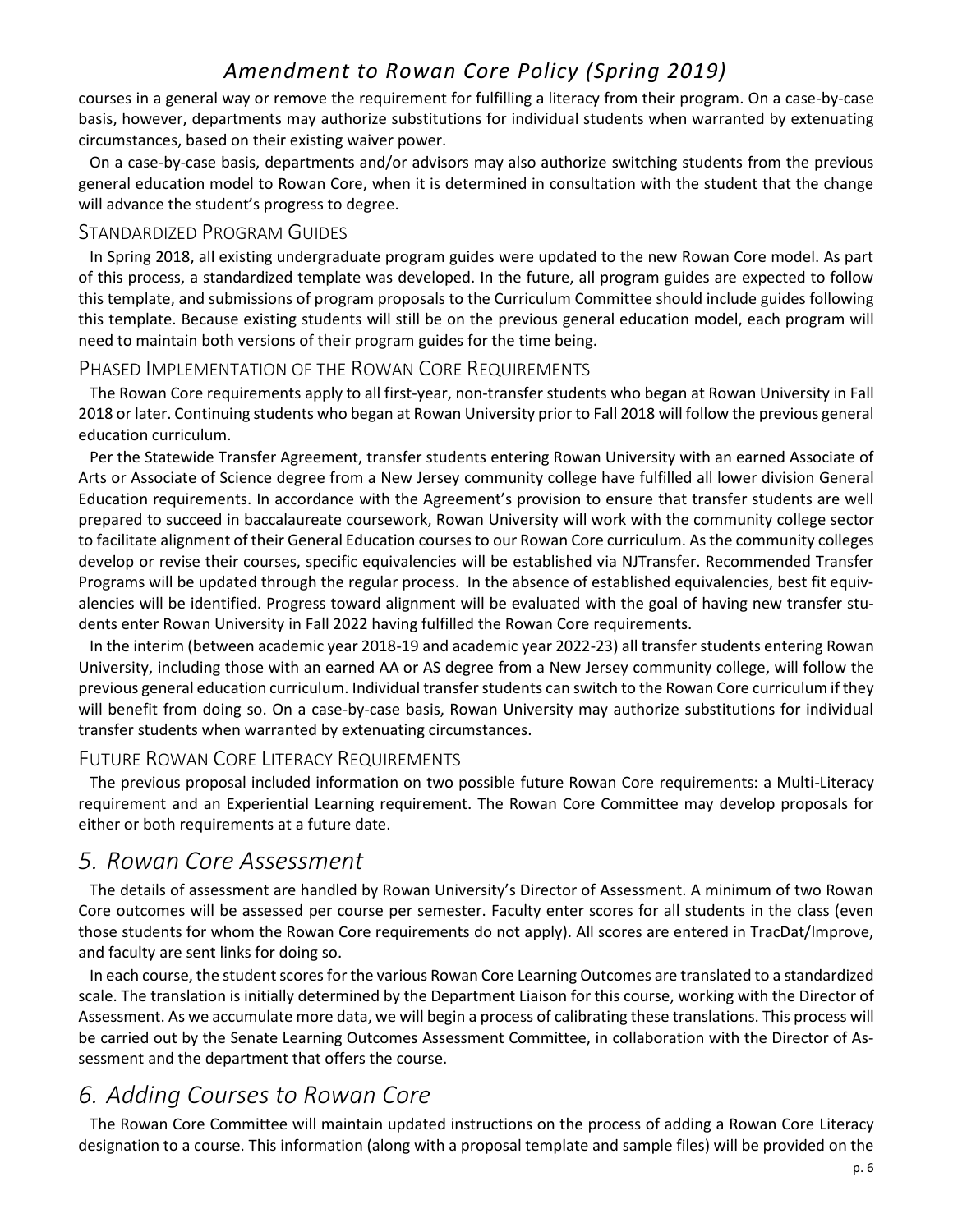Rowan Core Committee website: [https://sites.rowan.edu/senate/policy\\_committees/rowan\\_core.html.](https://sites.rowan.edu/senate/policy_committees/rowan_core.html) Proposals are composed of a series of alignments, where each alignment consists of the following:

- A *Course Objective* (based on the specific content of that course).
- A *Rowan Core Learning Outcome* (drawn from the list of Outcomes for the chosen Literacy).
- An *Assessment Plan* (providing, in detail, the specific graded questions or assignments that will be used in the course to assess this aligned Objective / Outcome).

Proposals must include at least two alignments (with two distinct Rowan core Outcomes), but they are welcome to include more. For each alignment, the Assessment Plan should include the range of possible point totals. Proposal sponsors should use whatever rubric or point scale makes most sense for their chosen assessment instruments keeping in mind that all faculty teaching the course will need to use the same scale. The Rowan Core Committee will review each alignment, looking for evidence that the proposed Assessment Plan will successfully measure student success in the aligned Rowan Core Outcomes. If a proposal is rejected by the Rowan Core Committee, the sponsor can appeal this decision to the Curriculum Committee.

### <span id="page-7-0"></span>*7. Faculty Privacy Statement*

Rowan Core makes possible detailed visualizations of the accumulated student assessment data. This allows us to detect patterns and trends in student success in the various Rowan Core outcomes—based on demographic data, class level, major, etc. To encourage accurate data collection, it is vital that individual faculty are not being judged or evaluated based on their students' scores. For this reason, Rowan University faculty, staff and administrators will not use Rowan Core data to evaluate individual faculty members, and this data will not be viewable in the Rowan Core dashboards.

### <span id="page-7-1"></span>*8. Maintaining and Updating Rowan Core Courses*

### DEPARTMENT COURSE LIAISONS

Each course will have an official liaison from the host department. This person will be responsible for the following:

- Ensuring that faculty follow the agreed-upon assessment plan when teaching the course.
- Providing faculty with the resources and information to teach the course in accordance with this plan.
- Helping coordinate the process of entering assessment data in TracDat/Improve
- Working with the Rowan Core Committee Chair, where necessary, to address any problems that arise with the course.

Until the Rowan Core Chair hears otherwise, the initial course proposal sponsor will be considered the department liaison for that course.

#### <span id="page-7-3"></span>COURSE SYLLABUS REQUIREMENTS

The syllabus for each Rowan Core course will include the following information:

- The course objectives that were approved by the Rowan Core committee (additional objectives, unrelated to Rowan Core, can still be included).
- The aligned Rowan Core outcomes that were approved by the Rowan Core Committee.
- A brief statement describing Rowan Core (to be supplied by the Rowan Core Committee).

### <span id="page-7-2"></span>POLICY ON REVOKING COURSES FROM ROWAN CORE

The Rowan Core Committee is empowered to remove a course's Rowan Core Literacy designation—e.g., in the unlikely event that a department refused to follow the agreed-upon assessment plan. The department would be given an opportunity to defend the course in an open hearing before the Committee voted on this matter. Should a course lose its Rowan Core designation, students who previously took the class will still receive credit for satisfying that Rowan Core Literacy requirement.